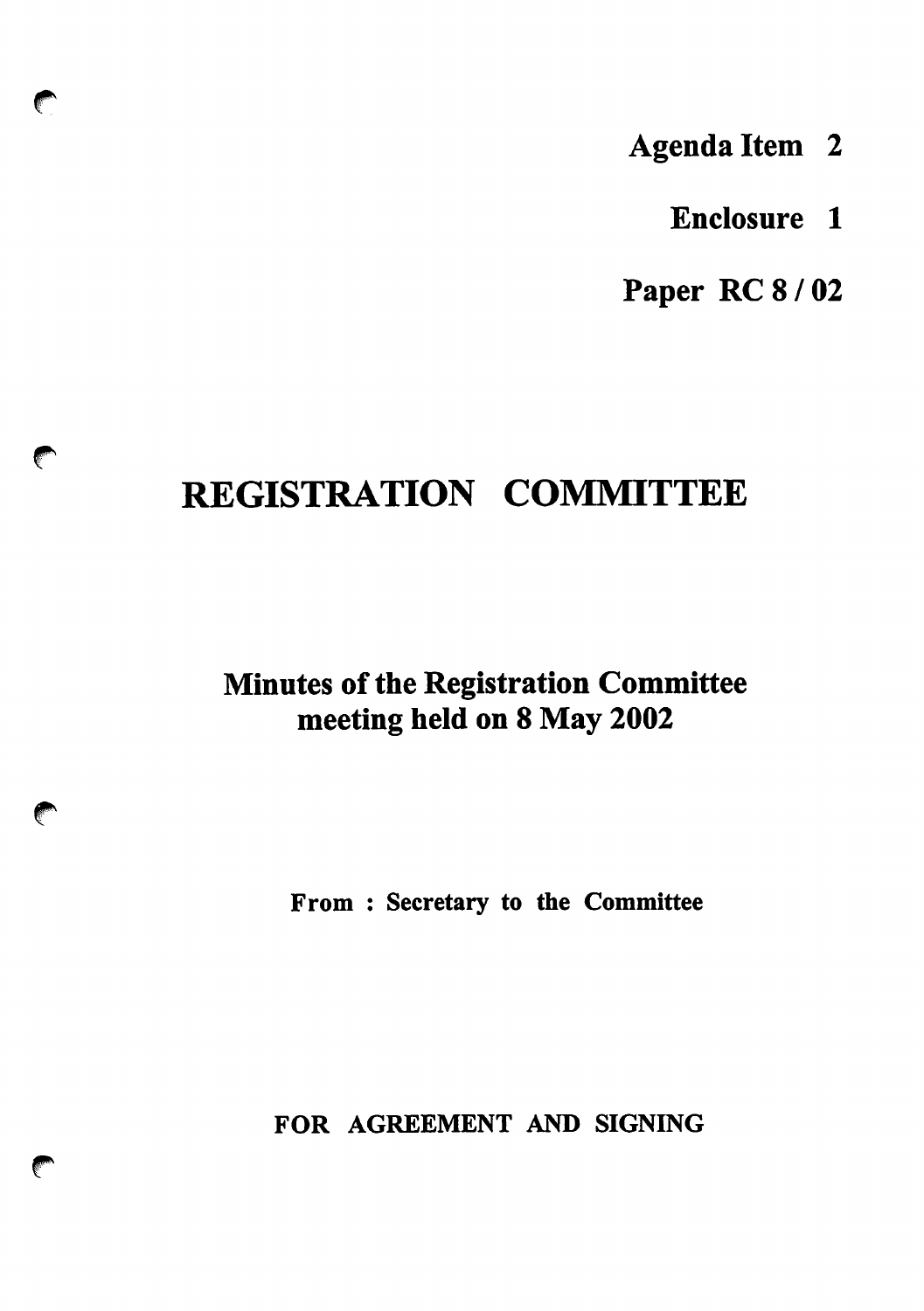184 Kennington Park Road London SE114BU Telephone: +44 (0)20 7582 0866 Fax: +44 (0)20 7820 9684 e-mail: lucindapilgrim@cpsm.org.uk

MINUTES of the third meeting of the Registration Committee of the Health Professions Council held on Wednesday 8 May 2002 at Park House, 184 Kennington Park Road, London SE114BU.

#### PRESENT :

Prof. R. Klem - Chairman Miss P. Sabine - Vice-Chairman Dr. R. Jones Mr. P. Frowen Mr. G. Sutehall (ex-officio) Prof. N. Brook (ex-officio) - President, HPC

## IN ATTENDANCE :

Mr. M. Seale - Chief Executive / Registrar, HPC Miss G. Malcolm - Director of Operations, HPC Dr. P. Burley - Director of Education and Policy, HPC Miss L. Pilgrim – Director, HPC; Secretary to the Registration Committee Mr. G. Ross-Sampson - Project Manager, HPC Mr. J. Bracken - Bircham Dyson Bell Mrs. C. Gooch - Newchurch

#### ITEM 1 APOLOGIES

Apologies were received from : Mr. T. Berrie, Miss M. Crawford, Mr. C. Lea, Miss E. Thornton, Dr. A. Van der Gaag, and Prof. D. Waller.

#### ITEM 2 MINUTES

It was AGREED that the minutes of the meeting held on 5 April 2002 be confirmed as a correct record and signed by the Chairman.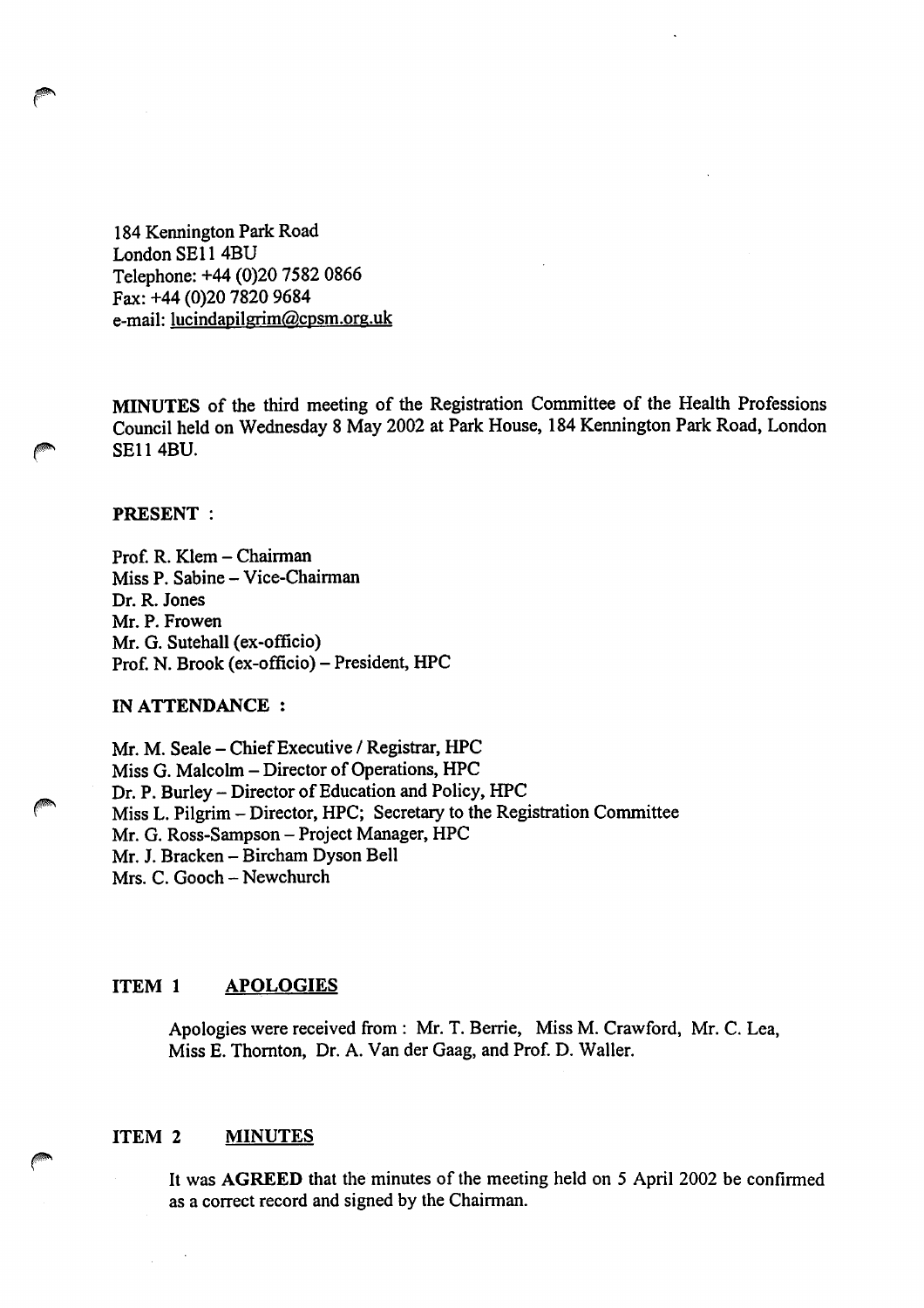# ITEM 3 MATTERS ARISING

- 3.1 Miss G. Malcolm referred to the penultimate paragraph of Item 4 of the minutes of the last meeting. She said that she had learned from the Department for Education and Skills that the Health & Safety Executive had experienced problems visiting sites because their resources could not cope.
- 3.2 Prof. Klem queried the present position in respect of the Standing Orders-Item 5. Mr. M. Seale confirmed that the amended Standing Orders would be put before Council at its meeting in May. Once they were agreed by Council the Committee would extract and adapt any relevant sections into its own Standing Orders.
- 3.3 Mr. G. Sutehall referred to Item 11 of the minutes of the last meeting and queried whether the Professional Bodies had been consulted. Dr. P. Burley confirmed that the minute was accurate; CPSM had consulted the Professional Bodies during the discussions on the first draft of the Order in Council in Autumn 2000.
- 3.4 Under Item 10 (f) of the last minutes the Chairman suggested that the fact that registrants would be asked for their National Insurance number be noted for future reference when developing registration forms. Prof. Klem queried the position with regard to overseas applicants who may not have a N.I. number. It was noted however that overseas applicants seeking to work in the U.K. would need a N.I. number. Prof. Klem said that some overseas applicants became registered in the U.K. but never practised. Miss Malcolm said that overseas applicants were asked for a copy of the relevant page of their passport.

# ITEM 4 DRAFT CONSULTATION DOCUMENT

- 4.1 There was considerable discussion about the content, format and structure of the consultation document.
- 4.2 At para 1.8 it was noted that in fact it is the remit of the Education and Training Committee and not the Registration Committee to establish standards of proficiency.
- 4.3 Mrs. C. Gooch said that it should be made clear what the present access to the Register was and also the Council's plans for future access. It was important to ensure that those requesting access were " bona fide ".
- 4.4 Mr. J. Bracken expressed concern about the proposed division of the Register agreed at the last Registration Committee meeting.
- 4.5 Prof. Brook said that the proposed division of the Register made clear a registrant's category of practice. To remain on the Register a registrant would need to show continuing competence in the relevant field i.e. as practitioner, academic or manager. Mr. J. Bracken said that a registrant's name on the Register demonstrated his/her competence to practise. Prof. Brook said that it was currently a requirement for physiotherapists who were academics to be state registered and in her view they should be clinically competent too within their scope of practice. Prof. Brook said that this should apply across all professions.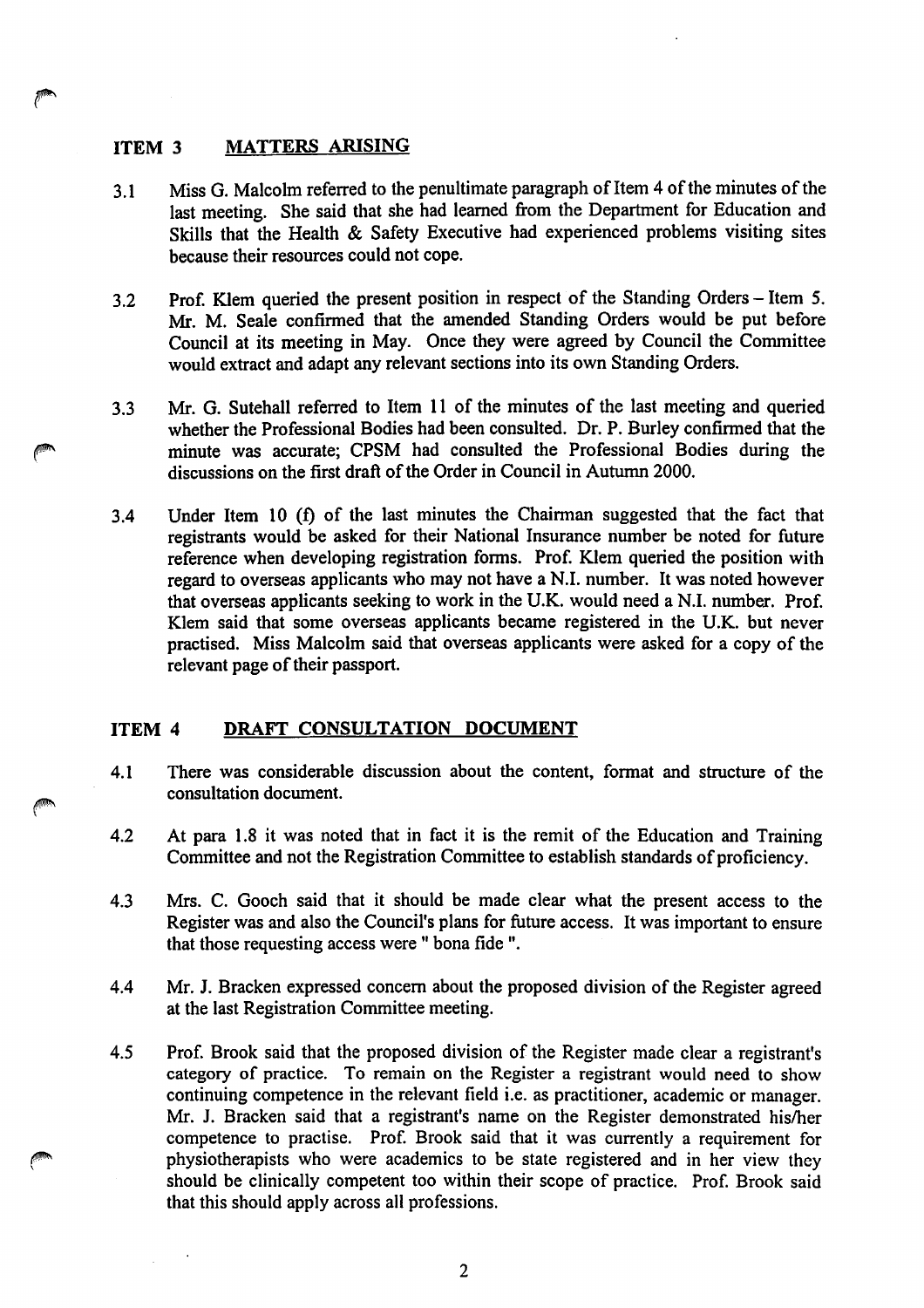4.6 Mr. M. Seale said that it should be made clear in the consultation document what options for division of the Register had been considered but rejected.

0

- 4.7 Mr. J. Bracken said that HPC's obligation was to ensure that a registrant was fit to practise and any information recorded must relate to that obligation. A professional group which had specialties over and above the norm could be identified as such, e.g. authority to prescribe drugs.
- 4.8 With respect to the division of the Register and the entries in it Dr. R. Jones said that the Committee should opt for simplicity, namely, that registrants were entitled to practise by virtue of being on the Register. This would also be easy for the public to understand. The registrants would have a duty to keep up their continuing professional development in order to remain on the Register.
- 4.9 Mr. J. Bracken said that professions on the Register could be divided but under an umbrella, e.g. Radiographers could be sub-divided into (a) Diagnostic and (b) Therapeutic. He recommended that the Committee keep the "Parts" of the register synonymous with the current 12 professions but identify divisions for any profession where necessary. The Committee could also sub-divide for specialisms / specific competences but the Committee was reminded that the HPC had an obligation to police what was recorded on the Register.
- 4.10 It was AGREED that the division of the Register would be achieved by maintaining the 12 Parts of the Register which were synonymous with the current 12 professions, with relevant sub-divisions where necessary and that designated titles would accord with the sub-divisions. With respect to divisions, the professions which would be divided were (a) Radiographer: (i)Diagnostic and (ii) Therapeutic; (b) Arts Therapist: (i) Arts Therapist; (ii) Drama Therapist, and (iii) Music Therapist.
- 4.11 With respect to protection of title it was noted that under the OIC it was not possible to protect the generic title of the profession itself. It was felt that the consultation document should state that the HPC would be seeking the approval of the Privy Council to extend the titles to be protected. The Committee AGREED that the words " practitioner " or " therapist" should be put after each profession where appropriate.
- 4.12 With respect to Article 13, transitional provision for admission to the Register (" Grandparenting "), the Committee discussed the position in respect of unregistered practitioners who could apply to get on to the Register within two years of the date of the OIC coming into force. Mr. J. Bracken referred to Article 13 of the Order drawing attention to the words " applies for admission to the register ".

He confirmed that an applicant had to apply within two years, rather than having to complete any necessary requirements within that time. However, an applicant who applied towards the end of the two year period ran the risk that if a title became protected before they were admitted to the Register they would not be able to practise using that title until they were on the Register.

4.13 Mr. J. Bracken emphasised that those applying as " grandparents " were exempt only from the requirement for educational qualifications. However, they were still required to show that they were competent and they would have to meet other proficiency standards to demonstrate that they could practise safely Once admitted to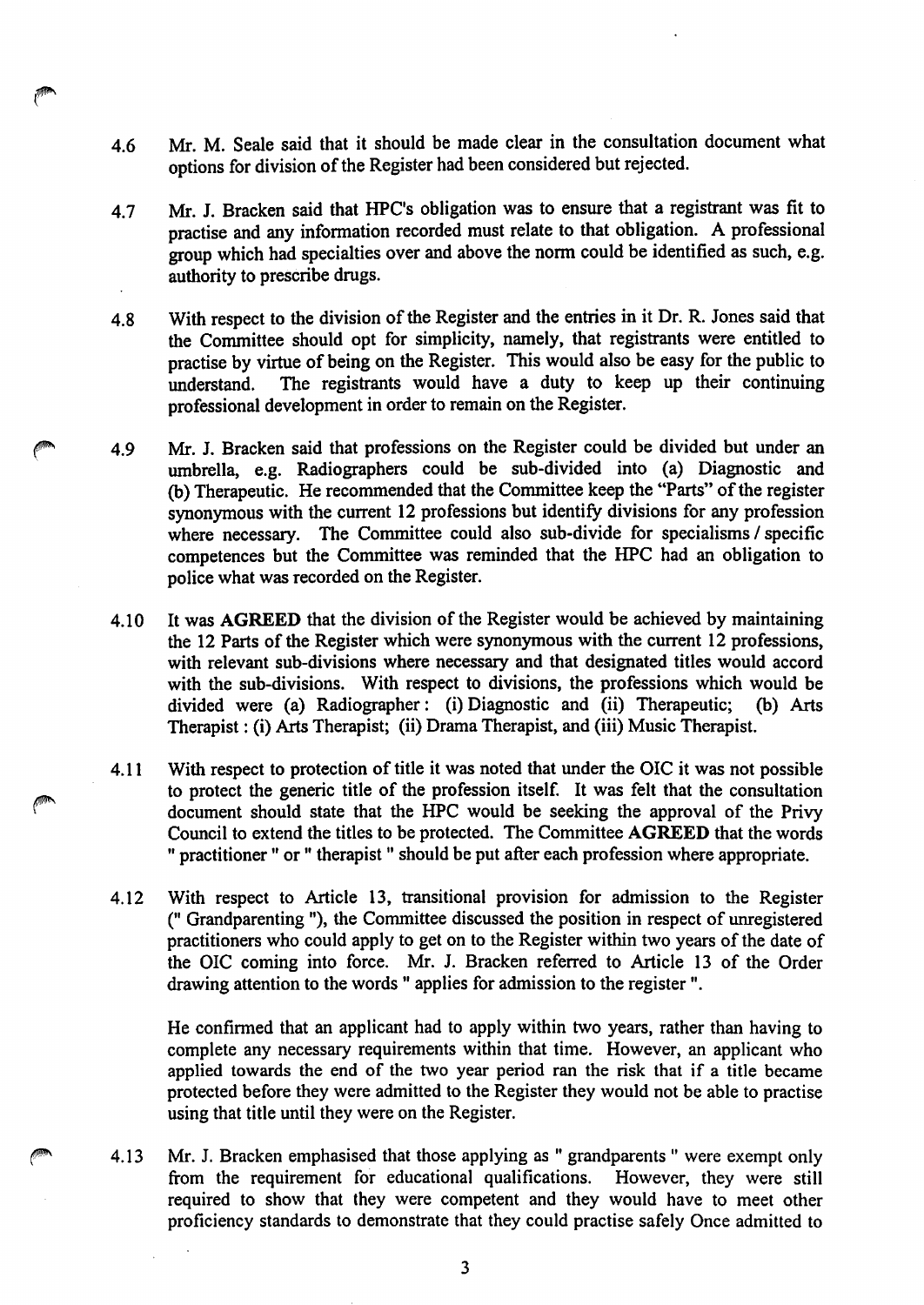the Register " grandparents" would be in the same position as other registrants and would have to meet, for example, any CPD requirements.

- 4.14 Prof. Brook said that the phraseology in the consultation document should be consistent. Mrs. Gooch said that she would reference questions to the relevant matters to which they applied.
- 4.15 Mr. J. Bracken confirmed that the Rules made provision for making amendments to the Register.
- 4.16 With respect to Item 1.67 on page 10 of Enclosure 2, a question had been raised as to whether the assessment of EEA, other overseas and grandparenting applications should be reviewed, with a view to providing more transparency to the processes. It was AGREED that the Committee Secretary would discuss this with Mr. T. Berrie to clarify that the issue raised was being addressed within the consultation document.
- 4.17 Mrs. Gooch identified for the Committee the areas on which she required clarification and agreement as to accuracy. She wanted the Committee to confirm that the substance of the document was correct, all relevant areas covered and that all titles / headlines were correct. Prof. Klem said that technical terms like " protection of title " would mean little to a lay public. Mrs. Gooch said she would include an explanation of such terms in the consultation document.
- 4.18 Mrs. Gooch said she would amend the relevant areas of the consultation document and e-mail it to relevant parties on 17 May. Prof. Brook had said that a further meeting would be needed before the consultation document went to the Education and Training Committee. However, the Committee felt that as the second draft of the consultation document had to be signed off by May 22 it would be very difficult to arrange a meeting between 17 May and 22 May. Prof. Klem said she would discuss the matter with Mr. Seale and Mr. Ross-Sampson and Prof. Brook.

## ITEM 5 DRAFT REGISTRATION RULES

Mr. J. Bracken confirmed that the present rules as they stood were out of date. It was AGREED that the draft rules would be re-drafted by Mr. Bracken and he would check that they were consistent with the OIC. The Chairman said that comments from Committee members had been noted but not considered in detail at this stage as the Rules would be re-drafted.

## ITEM 6 MEMORANDUM FROM MR. J. BRACKEN

6.1 With respect to competence in English Mr. Bracken said that for an EEA applicant who could not speak English there was nothing the HPC could do. However, for applicants outside the EEA the HPC could implement a standard test for competence in English. The Council could give a list of tests that it considered as providing adequate proof of competence in English or it could require an applicant to take a test. The Registration Committee should make a recommendation to the ETC who would then put the matter to Council. It was AGREED that the Registration Committee would determine what tests it considered acceptable and make a recommendation to the ETC.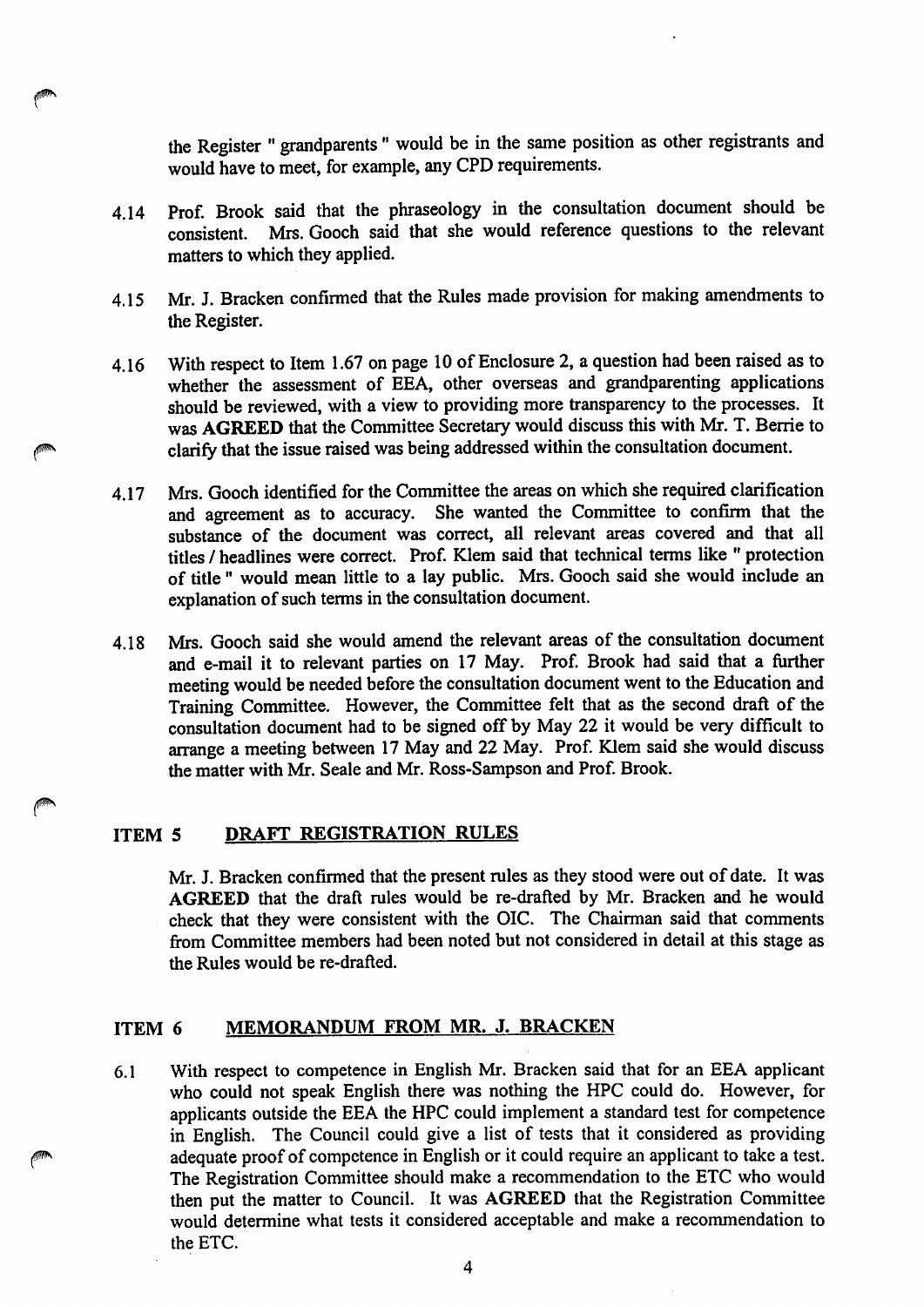6.2 In response to a question, Mr. Bracken offered the opinion that a UK national who applied for registration after qualifying in another non-EU country would not be eligible for consideration as an EEA national under the European Directives but as an applicant from the country in which the qualification was obtained. The Directives applied to other EEA nationals migrating to the UK but not to UK nationals who had a UK qualification.

# ITEM 7 INTERIM PROCESSES AND PROCEDURES

- 7.1 Miss G. Malcolm referred to the matrix at Enclosure 5. She said that assessment procedures varied from profession to profession; she felt that these procedures should be consistent across all professions. Mr. M. Seale said that the old system should continue but that if some of the current anomalies could be tidied up at this stage the Registration Committee would need to make a recommendation to the ETC for subsequent referral to Council.
- 7.2 The Committee discussed the position of those who had volunteered their services on HPC committees and sub-committees (including PACs, if established). It was noted that clarification would be needed as to whether they could be visitors or assessors. Prof. Brook said that for the time being the system would continue to operate as it had been.
- 7.3 Mr. Seale confirmed that the old system would continue for the present. Those applying to be registration assessors should be interviewed by a relevant Council member (a member of that profession and the HPC Human Resources Director. He said that a paper should be put before Council requesting their agreement to this policy. Prof. Brook suggested that this be put before Council at its May meeting under Any Other Business. Miss Malcolm agreed to prepare a brief paper.
- ^ 7.4 Miss Malcolm said that MLT assessors were paid £60. As a result of this the application fee of £156 no longer covered assessors' fees. It was AGREED that if MLT numbers continued to increase the matter would be referred to the Registration Committee.

Miss Malcolm also said that as a result of a recent Inland Revenue inspection assessors were required to sign a contract. The contract had been set up by CPSM and sent out to assessors before 1 April 2002.

7.5 Mr. Bracken said that the contract was defective. New terms could not be imposed on assessors without consultation. The contract was of doubtful validity.

It was AGREED that a letter would be sent to assessors who had been sent the contract advising them to disregard it. It was further AGREED that the matter would be brought to Council's attention. Mr. Seale and Prof. Brook felt that the letter should go out as soon as possible and that a new contract should be drawn up. It was AGREED that Mr. Bracken would be given details of the terms to be incorporated into the contract and he would draft a new contract.

5